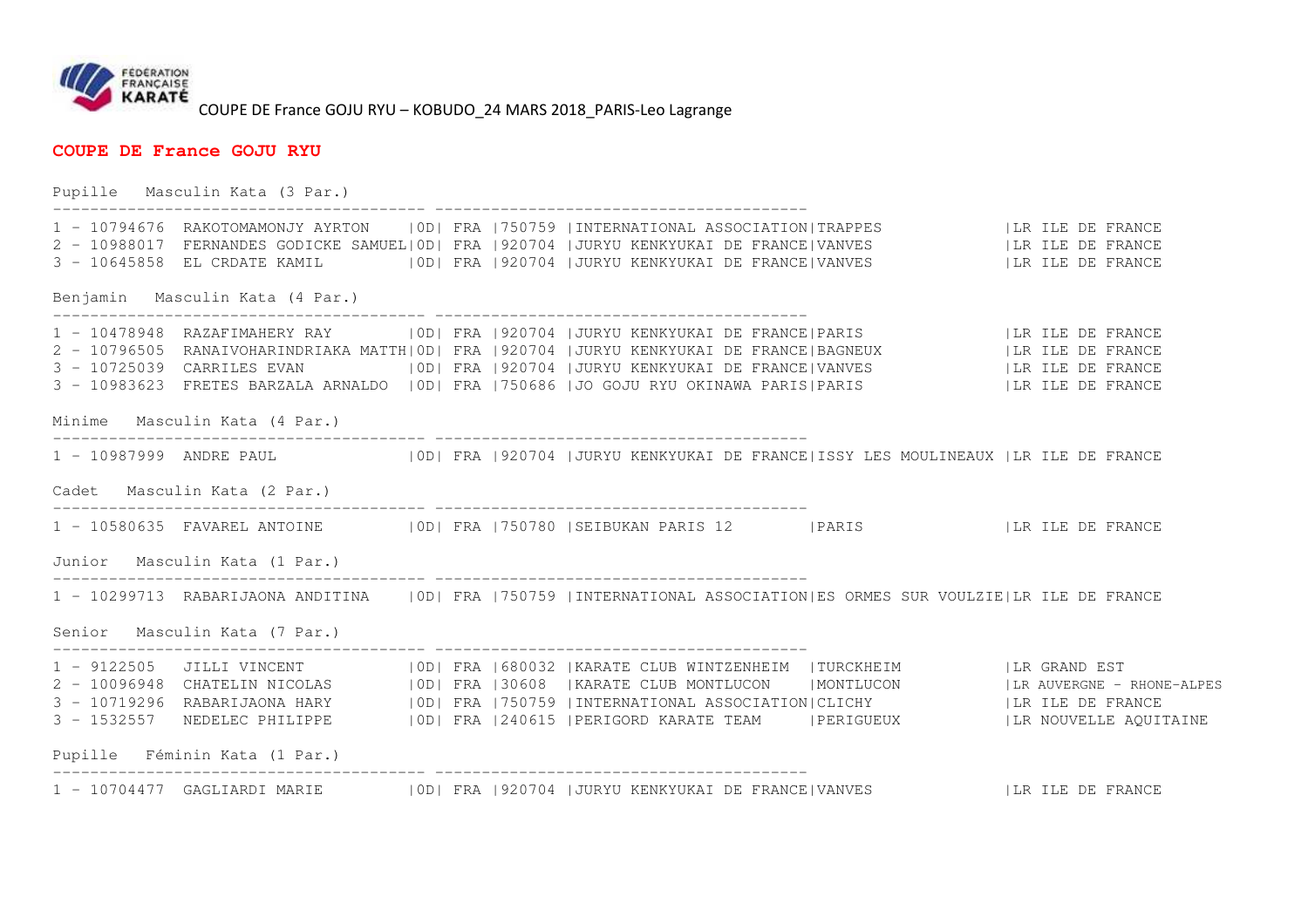

Benjamin Féminin Kata (3 Par.) ---------------------------------------- ---------------------------------------- 1 - 10778936 VANDERVORT JUSTINE |OD| FRA |940047 |E DO CLUB LIMEIL BREVANNE|LIMEIL BREVANNES |LR ILE DE FRANCE<br>2 - 10703963 PIOCHE MANON |OD| FRA |940047 |E DO CLUB LIMEIL BREVANNE|LIMEIL BREVANNES Minime Féminin Kata (2 Par.) ---------------------------------------- ---------------------------------------- 1 - 10499035 PYOT HELOISE |0D| FRA |920704 |JURYU KENKYUKAI DE FRANCE|VANVES |LR ILE DE FRANCE Cadet Féminin Kata (4 Par.) ---------------------------------------- ---------------------------------------- 1 - 10430728 RANAIVOHARINDRIAKA LAURI|OD| FRA |920704 |JURYU KENKYUKAI DE FRANCE|BAGNEUX | |LR ILE DE FRANCE 2 - 10671103 GUYON-LACROZE MAELLAH |0D| FRA |940047 |E DO CLUB LIMEIL BREVANNE|A VARENNE ST HILAIRE|LR ILE DE FRANCE 3 - 10783720 DJAGHDJAGH LOUBNA |OD| FRA |750759 |INTERNATIONAL ASSOCIATION|PARIS |LR ILE DE FRANCE 3 - 10533122 MENIER HELENA |0D| FRA |940047 |E DO CLUB LIMEIL BREVANNE|VILLECRESNES |LR ILE DE FRANCE Junior Féminin Kata (1 Par.) ---------------------------------------- ---------------------------------------- 1 - 10720915 MENIER MADELLINE |0D| FRA |940047 |E DO CLUB LIMEIL BREVANNE|VILLECRESNES |LR ILE DE FRANCE Senior Féminin Kata (3 Par.) ---------------------------------------- ---------------------------------------- 1 - 10126242 RANAIVOHARINDRIAKA FANNY |OD| FRA |920704 |JURYU KENKYUKAI DE FRANCE|BAGNEUX |LR ILE DE FRANCE<br>2 - 10397976 JABLY TATIANA |OD| FRA |740056 |ANNECY KARATE |ANNECY |ANNECY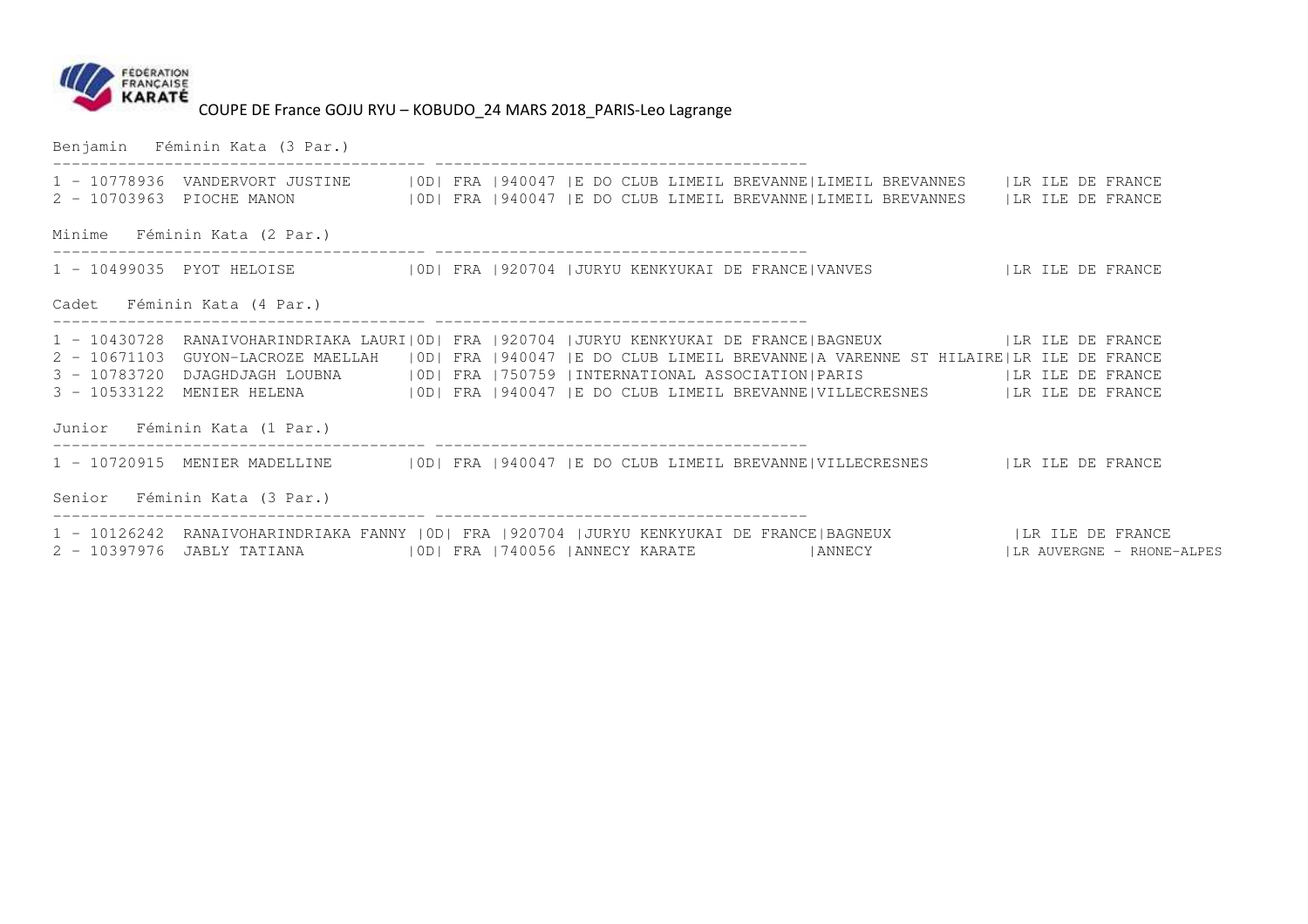

## **COUPE DE France KOBUDO**

| Espoirs 1 Bo Masculin (3 Par.)        |  |                                                                                                                                                                                                                                           |                                                                                     |
|---------------------------------------|--|-------------------------------------------------------------------------------------------------------------------------------------------------------------------------------------------------------------------------------------------|-------------------------------------------------------------------------------------|
|                                       |  | 1 - 10878307 AZOGUI SAMUEL   0D  FRA   750780   SEIBUKAN PARIS 12   PARIS   1   PARIS   LA ILE DE FRANCE                                                                                                                                  | ILR ILE DE FRANCE<br>  LR ILE DE FRANCE                                             |
| Espoirs 1 Bo Féminin (1 Par.)         |  |                                                                                                                                                                                                                                           |                                                                                     |
|                                       |  | 1 - 10845342 PETKOVSKI DONATIEN MILA   OD  FRA   750780   SEIBUKAN PARIS 12   PARIS   LA ILE DE FRANCE                                                                                                                                    |                                                                                     |
| Espoirs 1 Sai Tonfa Masculin (3 Par.) |  |                                                                                                                                                                                                                                           |                                                                                     |
|                                       |  | 2 - 11059766 GUEWOU GASPARD   0D  FRA   750780   SEIBUKAN PARIS 12   PARIS<br>3 - 10966178 AFIUNI JAMIL (OD) FRA 1750780 SEIBUKAN PARIS 12 (PARIS                                                                                         | LR ILE DE FRANCE<br>  LR ILE DE FRANCE<br>  LR ILE DE FRANCE                        |
| Espoirs 1 Sai Tonfa Féminin (1 Par.)  |  |                                                                                                                                                                                                                                           |                                                                                     |
| Espoirs 2 Bo Masculin (4 Par.)        |  | 1 - 10879260 BAVAROIS PAULINE   0D  FRA   750780   SEIBUKAN PARIS 12   PARIS   LA ILE DE FRANCE                                                                                                                                           |                                                                                     |
|                                       |  | 1 - 10580635 FAVAREL ANTOINE   0D  FRA   750780   SEIBUKAN PARIS 12   PARIS<br>3 - 10950127 BIVIANO LORENZO   OD  FRA   750780   SEIBUKAN PARIS 12   PARIS<br>3 - 10890745 DAVILERD ALEXIS   OD  FRA   750780   SEIBUKAN PARIS 12   PARIS | ILR ILE DE FRANCE<br>  LR ILE DE FRANCE<br>  LR ILE DE FRANCE<br>  LR ILE DE FRANCE |
| Espoirs 2 Bo Féminin (1 Par.)         |  |                                                                                                                                                                                                                                           |                                                                                     |
|                                       |  | 1 - 10680347 DUBOT EMMANUELLE   0D  FRA   750780   SEIBUKAN PARIS 12   PARIS     LARIS   LARILE DE FRANCE                                                                                                                                 |                                                                                     |
| Espoirs 2 Sai Tonfa Masculin (2 Par.) |  |                                                                                                                                                                                                                                           |                                                                                     |
|                                       |  | 1 - 10950121 ARZEL LOUIS   OD  FRA   750780   SEIBUKAN PARIS 12   PARIS<br>2 - 10310336 BAVAROIS MELVIN   0D  FRA   750780   SEIBUKAN PARIS 12   PARIS                                                                                    | ILR ILE DE FRANCE<br>ILR ILE DE FRANCE                                              |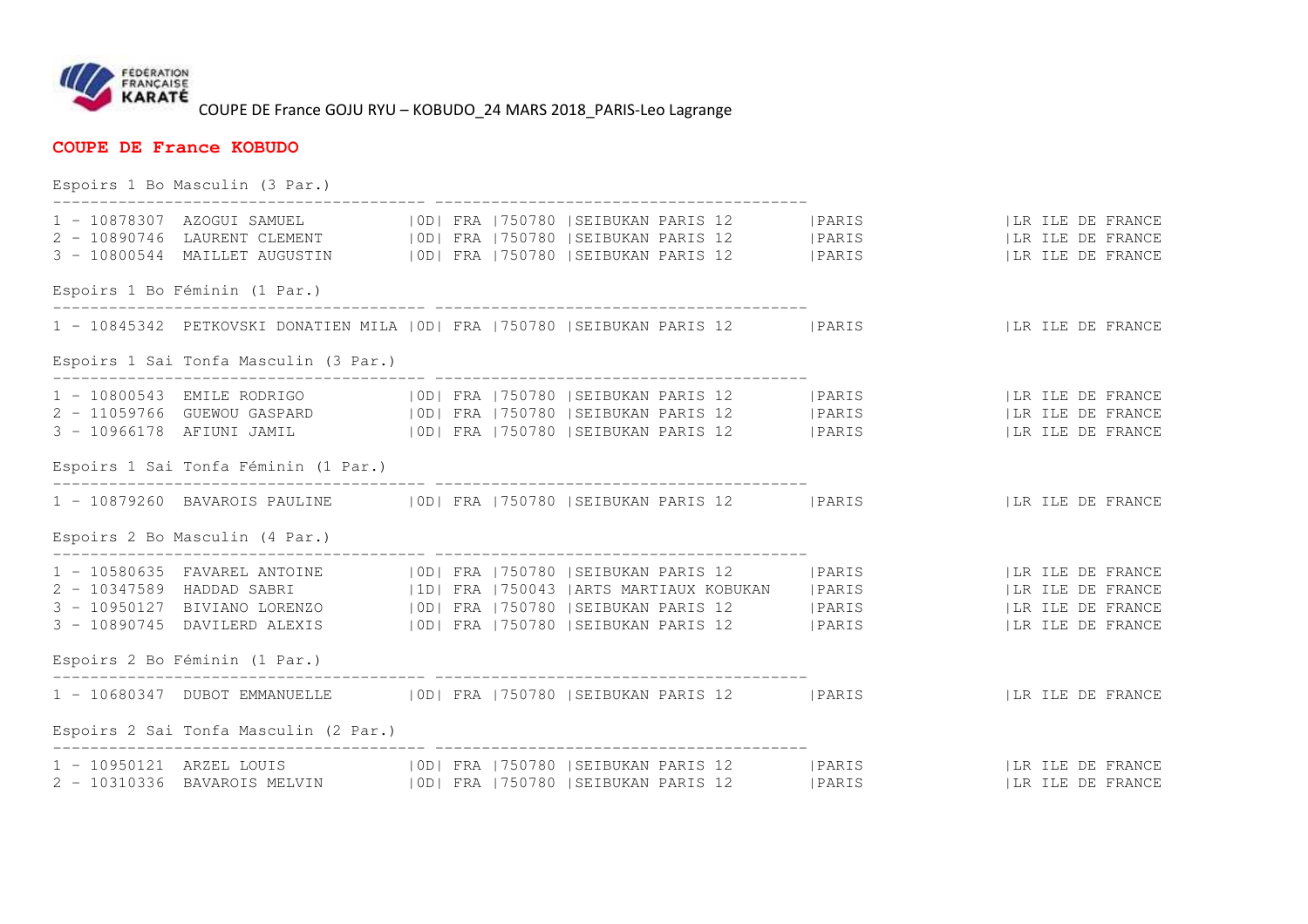

Espoirs 2 Sai Tonfa Féminin (2 Par.) ---------------------------------------- ---------------------------------------- 1 - 10890743 AFIUNI SOFIA |0D| FRA |750780 |SEIBUKAN PARIS 12 |PARIS |LR ILE DE FRANCE 2 - 11071935 BRIAND LEA |0D| FRA |450023 |KARATE KOBUDO BEAUGENCY |BEAUGENCY |LR CENTRE VAL DE LOIRE Adultes Masculin Bo (12 Par.) ---------------------------------------- ---------------------------------------- 1 - 991366 BAVAROIS JEFFERSON |0D| FRA |750780 |SEIBUKAN PARIS 12 |PARIS 12 |LR ILE DE FRANCE 2 - 10077044 EL SHEWEY SAMY |0D| FRA |750264 |BUDORYU |ILLENEUVE LA GARENNE|LR ILE DE FRANCE 3 - 9624064 DA SILVA MANUEL |0D| FRA |750780 |SEIBUKAN PARIS 12 |CHOISY LE ROI |LR ILE DE FRANCE 3 - 1256445 LECOQ GHISLAIN |0D| FRA |760033 |TE CLUB ST VALERY EN CAUX|CANY BARVILLE |LR NORMANDIE 5 - 10177754 CRUZ LARA PABLO |0D| FRA |920028 |LEVALLOIS SPORTING CLUB |LEVALLOIS PERRET |LR ILE DE FRANCE 5 - 1383875 OULAHAL NORDINE |0D| FRA |380082 |GRENOBLE KARATE CLUB |GRENOBLE |LR AUVERGNE - RHONE-ALPESAdultes Bo Féminin (4 Par.) ---------------------------------------- ---------------------------------------- 1 - 10520921 AZOGUI EVA |0D| FRA |750780 |SEIBUKAN PARIS 12 |PARIS |LR ILE DE FRANCE 2 - 10559536 TEIXEIRA FLORA |0D| FRA |950048 |SHOTOKAN CLUB CERGY |CERGY ST CHRISTOPHE |LR ILE DE FRANCE 3 - 10631968 CHALUMEAU CLARA |0D| FRA |750780 |SEIBUKAN PARIS 12 |PARIS |LR ILE DE FRANCE 3 - 9442589 ROUCHON JULIE |1D| FRA |920028 |LEVALLOIS SPORTING CLUB |LEVALLOIS PERRET |LR ILE DE FRANCE Adultes Sai Tonfa Masculin (11 Par.) ---------------------------------------- ---------------------------------------- 1 - 1095880 ABDELWAHED MONCEF (IODI FRA 1770655 |ENTENTE SPORTIVE SAMOREAU|ONTEREAU FAULT YONNE|LR ILE DE FRANCE<br>2 - 9118468 LEFEVRE OLIVIER (IODI FRA 1780101 |HL PUGILISTIQUE GANT D`OR|HOUILLES (IR ILE DE FRANCE)<br>3 - 9235 5 - 10360481 CHERIFI SABER AISSA |OD| FRA |750043 |ARTS MARTIAUX KOBUKAN |PARIS |LR ILE DE FRANCE<br>5 - 10580771 MALJEVAC LOUIS |OD| FRA |750780 |SEIBUKAN PARIS 12 |PARIS 7 - 10619843 AYLLON JORGE |0D| FRA |780101 |HL PUGILISTIQUE GANT D`OR|ST GERMAIN EN LAYE |LR ILE DE FRANCE Adultes Sai Tonfa Féminin (4 Par.) ---------------------------------------- ---------------------------------------- 1 - 10468307 DEBARD JUSTINE |0D| FRA |750780 |SEIBUKAN PARIS 12 |PARIS |LR ILE DE FRANCE 2 - 10086535 BONNARD MARIE LAURE |0D| FRA |780101 |HL PUGILISTIQUE GANT D`OR|ONFLANS STE HONORINE|LR ILE DE FRANCE 3 - 10680335 CARREA CECILE |OD| FRA |750780 |SEIBUKAN PARIS 12 |PARIS |LR ILE DE FRANCE 3 - 9034193 CIMADOMO JOHANNA |OD| FRA |380029 |KARATE CLUB PONTOIS |LANCEY |LR AUVERGNE - RHONE-ALPES